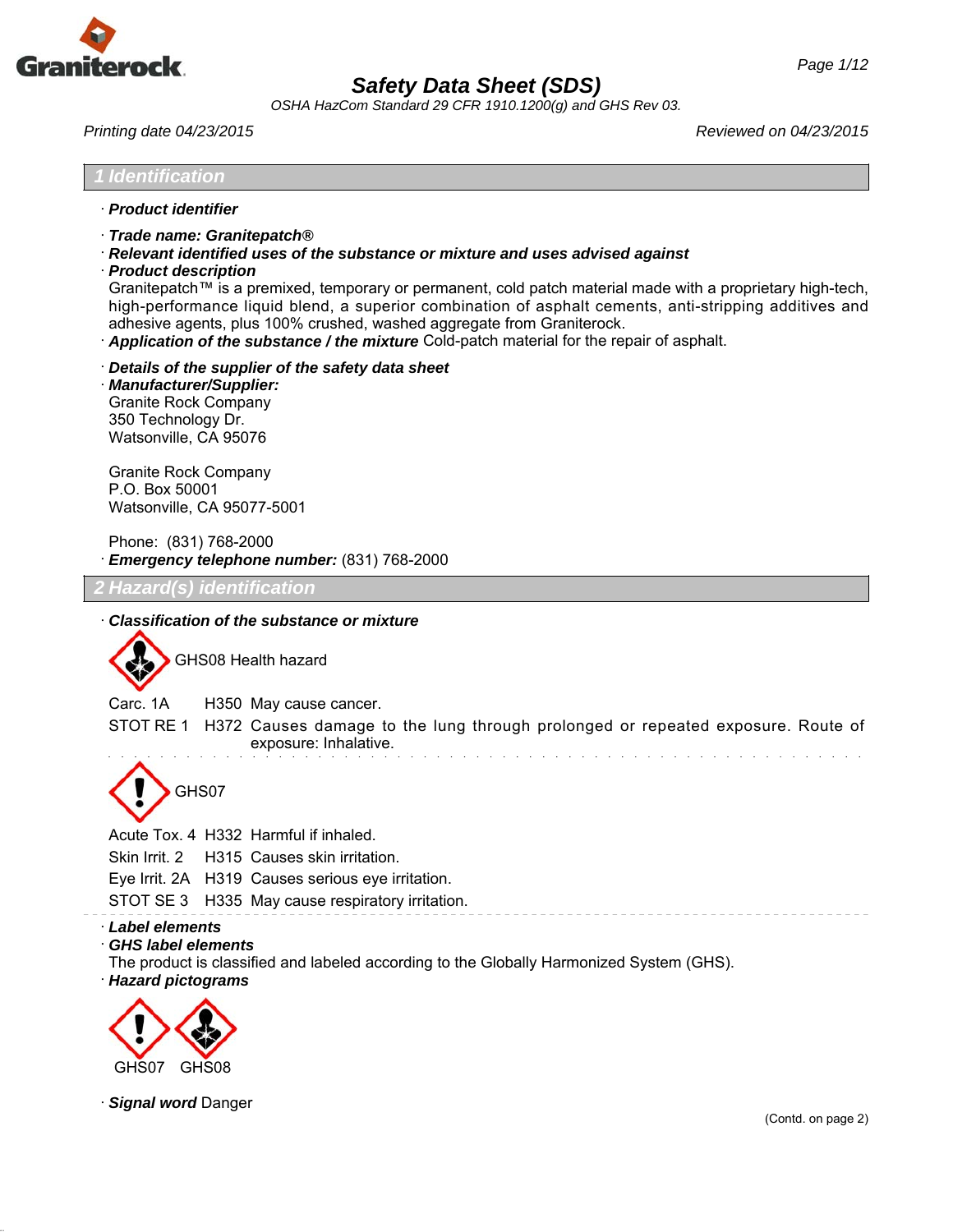*OSHA HazCom Standard 29 CFR 1910.1200(g) and GHS Rev 03.*

*Printing date 04/23/2015 Reviewed on 04/23/2015*

### *Trade name: Granitepatch®*

· *Hazard-determining components of labeling:* Silicon Dioxide **Aggregate** Hydrogen Sulphide Petroleum Solvent **Asphalt** · *Hazard statements* Harmful if inhaled. Causes skin irritation. Causes serious eye irritation. May cause cancer. May cause respiratory irritation. Causes damage to the lung through prolonged or repeated exposure. Route of exposure: Inhalative. · *Precautionary statements* Do not breathe dust/fume/gas/mist/vapors/spray. Use only outdoors or in a well-ventilated area. Wear protective gloves. Wear eye protection / face protection. Wash thoroughly after handling. Do not eat, drink or smoke when using this product. Obtain special instructions before use. Do not handle until all safety precautions have been read and understood. If in eyes: Rinse cautiously with water for several minutes. Remove contact lenses, if present and easy to do. Continue rinsing. Specific treatment (see supplementary first aid instructions on this Safety Data Sheet). IF INHALED: Remove victim to fresh air and keep at rest in a position comfortable for breathing. Call a poison center/doctor if you feel unwell. IF exposed or concerned: Get medical advice/attention. If skin irritation occurs: Get medical advice/attention. If eye irritation persists: Get medical advice/attention. Get medical advice/attention if you feel unwell. If on skin: Wash with plenty of water. Take off contaminated clothing and wash it before reuse. Store locked up. Store in a well-ventilated place. Keep container tightly closed. Dispose of contents/container in accordance with local/regional/national/international regulations. · *Unknown acute toxicity:* 85.6 percent of the mixture consists of ingredient(s) of unknown toxicity. · *Classification system:* · *NFPA ratings (scale 0 - 4)* 3 1  $\overline{\mathbf{0}}$ Health  $=$  3  $Fire = 1$ Reactivity =  $0$ · *HMIS-ratings (scale 0 - 4)* **HEALTH** \*3 Health =  $*3$ 

· *Hazard(s) not otherwise classified (HNOC):* None known

FIRE

REACTIVITY  $\boxed{0}$  Reactivity = 0

Fire  $= 1$ 

1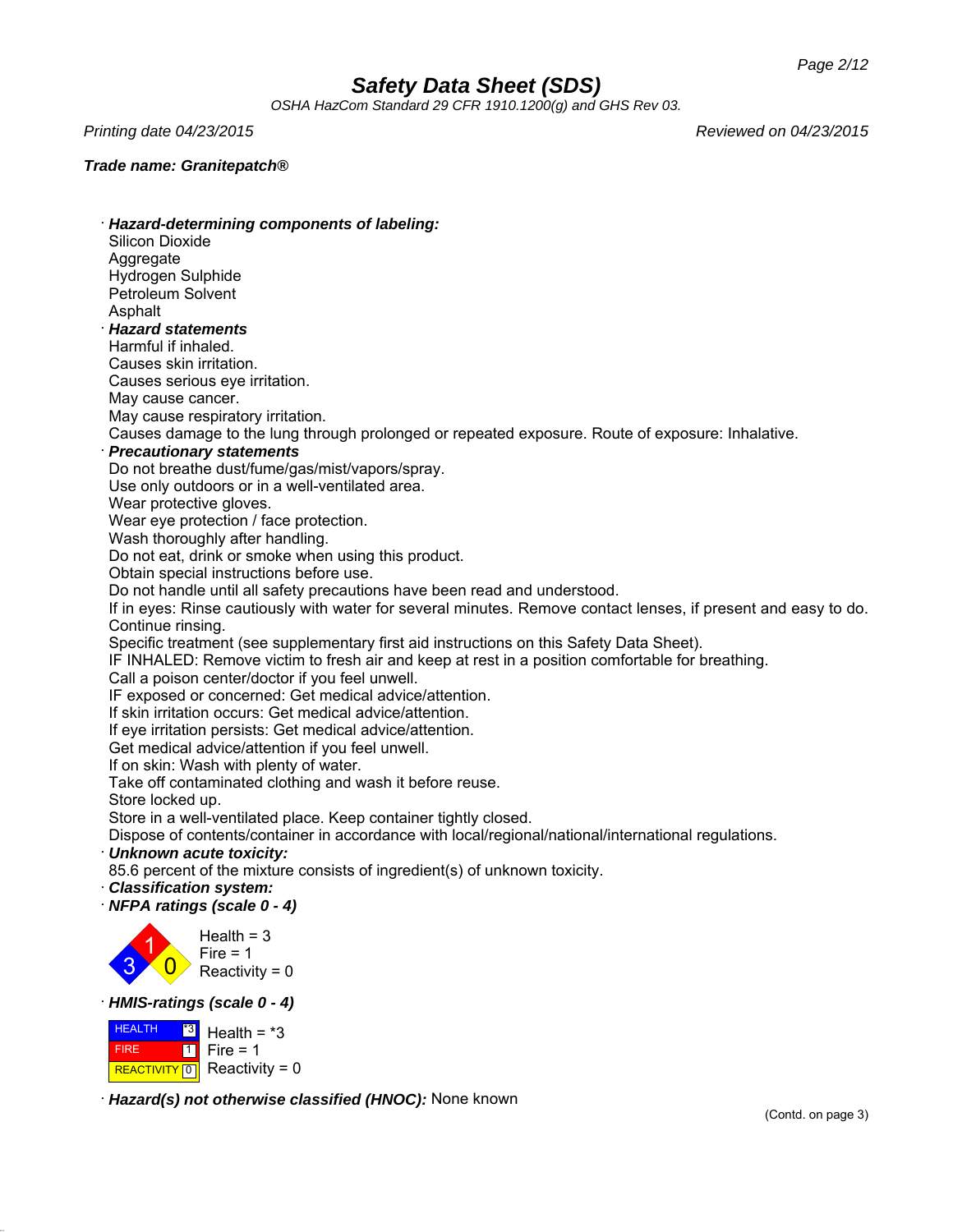*OSHA HazCom Standard 29 CFR 1910.1200(g) and GHS Rev 03.*

*Printing date 04/23/2015 Reviewed on 04/23/2015*

*Trade name: Granitepatch®*

### *3 Composition/information on ingredients*

### · *Chemical characterization: Mixtures*

· *Description:* Mixture of substances listed below with nonhazardous additions.

| · Dangerous Components:  |                                                                                                         |           |
|--------------------------|---------------------------------------------------------------------------------------------------------|-----------|
|                          | Aggregate                                                                                               | 70-90%    |
|                          | Skin Irrit. 2, H315; Eye Irrit. 2A, H319; STOT SE 3, H335                                               |           |
| CAS: 14808-60-7          | Silicon Dioxide                                                                                         | 13.5%     |
| RTECS: VV 7330000        | Carc. 1A, H350; STOT RE 1, H372; O Acute Tox. 4, H332; STOT SE 3,<br>H335; Eye Irrit. 2B, H320          |           |
| CAS: 8052-42-4           | Asphalt                                                                                                 | $4 - 7%$  |
| <b>RTECS: CI 9900000</b> | Skin Irrit. 2, H315; STOT SE 3, H335; Eye Irrit. 2B, H320                                               |           |
| CAS: 68476-34-6          | Petroleum Solvent                                                                                       | $< 2.5\%$ |
|                          | Carc. 2, H351                                                                                           |           |
| CAS: 7783-06-4           | Hydrogen Sulphide                                                                                       | $< 1\%$   |
|                          | <b>Elam.</b> Gas 1, H220; <b>Acute Tox.</b> 2, H330; <b>A</b> quatic Acute 1, H400;<br>Press. Gas, H280 |           |
|                          |                                                                                                         |           |

## *4 First-aid measures*

## · *Description of first aid measures*

### · *General information:*

Symptoms of poisoning may even occur after several hours; therefore medical observation for at least 48 hours after the accident.

## · *After inhalation:*

Remove to fresh air. Dust in throat and nasal passages should clear spontaneously. Seek medical attention for discomfort or if coughing or other symptoms do not subside.

In case of symptoms arising from inhalation of fumes, mists or vapour: Remove casualty to a quiet and well ventilated place if safe to so so. If the casualty is unconscious and not breathing, ensure that there is no obstruction to air passage ways and give artificial respiration by trained personnel. If necessary, give external cardiac massage and obtain immediate medical assistance. If the casualty is breathing, place in a recovery position and administer oxygen by trained personnel if necessary. Seek medical attention if breathing remains difficult.

### · *After skin contact:*

Immediately wash with water and soap and rinse thoroughly.

If skin irritation occurs, consult a doctor.

### · *After eye contact:*

Do NOT rub eyes. Immediately rinse opened eye(s) for at least 15 minutes under running water, lifting upper and lower lids occasionally. If symptoms persist, consult a physician.

## · *After swallowing:*

Not a normal route of entry.

Do not induce vomiting without medical advice.

Get medical attention.

· *Information for doctor:*

- · *Most important symptoms and effects, both acute and delayed:* No further relevant information available.
- · *Indication of any immediate medical attention and special treatment needed* No further relevant information available.

(Contd. on page 4)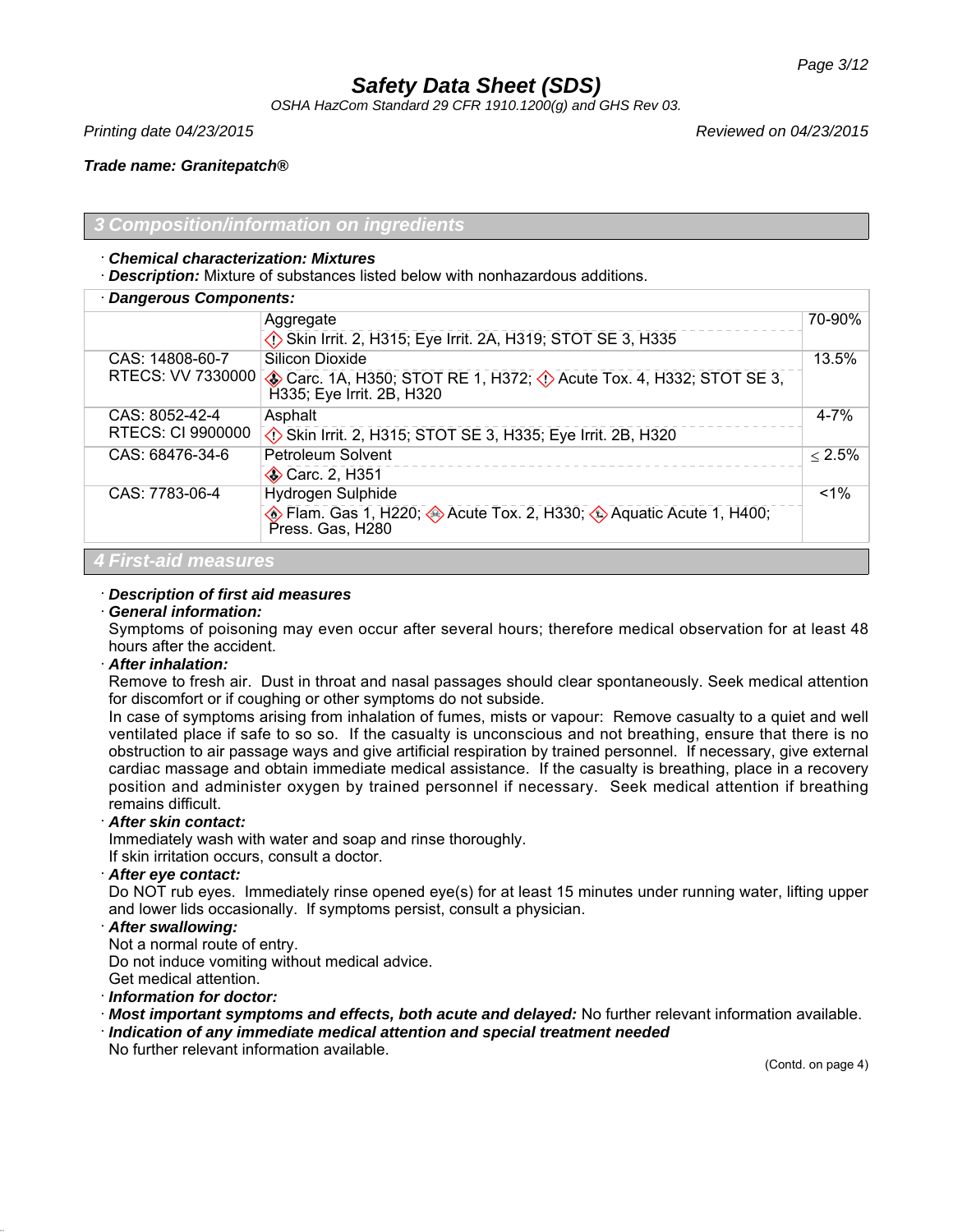*OSHA HazCom Standard 29 CFR 1910.1200(g) and GHS Rev 03.*

*Printing date 04/23/2015 Reviewed on 04/23/2015*

*Trade name: Granitepatch®*

## *5 Fire-fighting measures*

- · *Extinguishing media*
- · *Suitable extinguishing agents:*

Use agents approced for Class B fires (e.g., Carbon Dioxide, dry chemical, alcohol-resistant foam, water fog). · *Special hazards arising from the substance or mixture*

If incinerated, product will release the following toxic fumes: Oxides of Carbon, Silicon, Calcium and Sulfur, and Hydrogen Sulfide gas.

If Hydrogen Sulfide is present in sufficient quantities, flammable limits can increase to 4-45% by volume and pyrophoric iron compounds can be formed.

· *Advice for firefighters*

· *Protective equipment:*

As in any fire, wear self-contained breathing apparatus pressure-demand (NIOSH approved or equivalent), and full protective gear to prevent contact with skin and eyes.

## *6 Accidental release measures*

· *Personal precautions, protective equipment and emergency procedures*

Use respiratory protective device against the effects of fumes/dust/aerosol.

Avoid raising and breathing dust, and provide adequate ventilation.

Avoid contact with skin, eyes and clothing.

Treat any fumes as toxic.

· *Environmental precautions:* Do not allow to enter sewers/ surface or ground water.

· *Methods and material for containment and cleaning up:* Dispose contaminated material as waste according to section 13. Ensure adequate ventilation. Dispose of the collected material according to regulations.

· *Reference to other sections*

See Section 7 for information on safe handling.

See Section 8 for information on personal protection equipment.

See Section 13 for disposal information.

## *7 Handling and storage*

### · *Handling:*

· *Precautions for safe handling*

When opening containers, avoid inhalation of headspace gases. Do not breathe vapor. Avoid contact with skin and clothing.

Ensure good ventilation/exhaustion at the workplace.

- · *Information about protection against explosions and fires:* Keep ignition sources away Do not smoke.
- · *Conditions for safe storage, including any incompatibilities*

Store away from strong acids, strong bases and strong oxidizing agents.

- · *Storage:*
- · *Requirements to be met by storerooms and receptacles:* No special requirements.
- · *Information about storage in one common storage facility:* Not required.
- · *Further information about storage conditions:* Keep receptacle tightly sealed. Protect from heat and direct sunlight.
- · *Specific end use(s)* No further relevant information available.

*8 Exposure controls/personal protection*

· *Additional information about design of technical systems:* No further data; see section 7.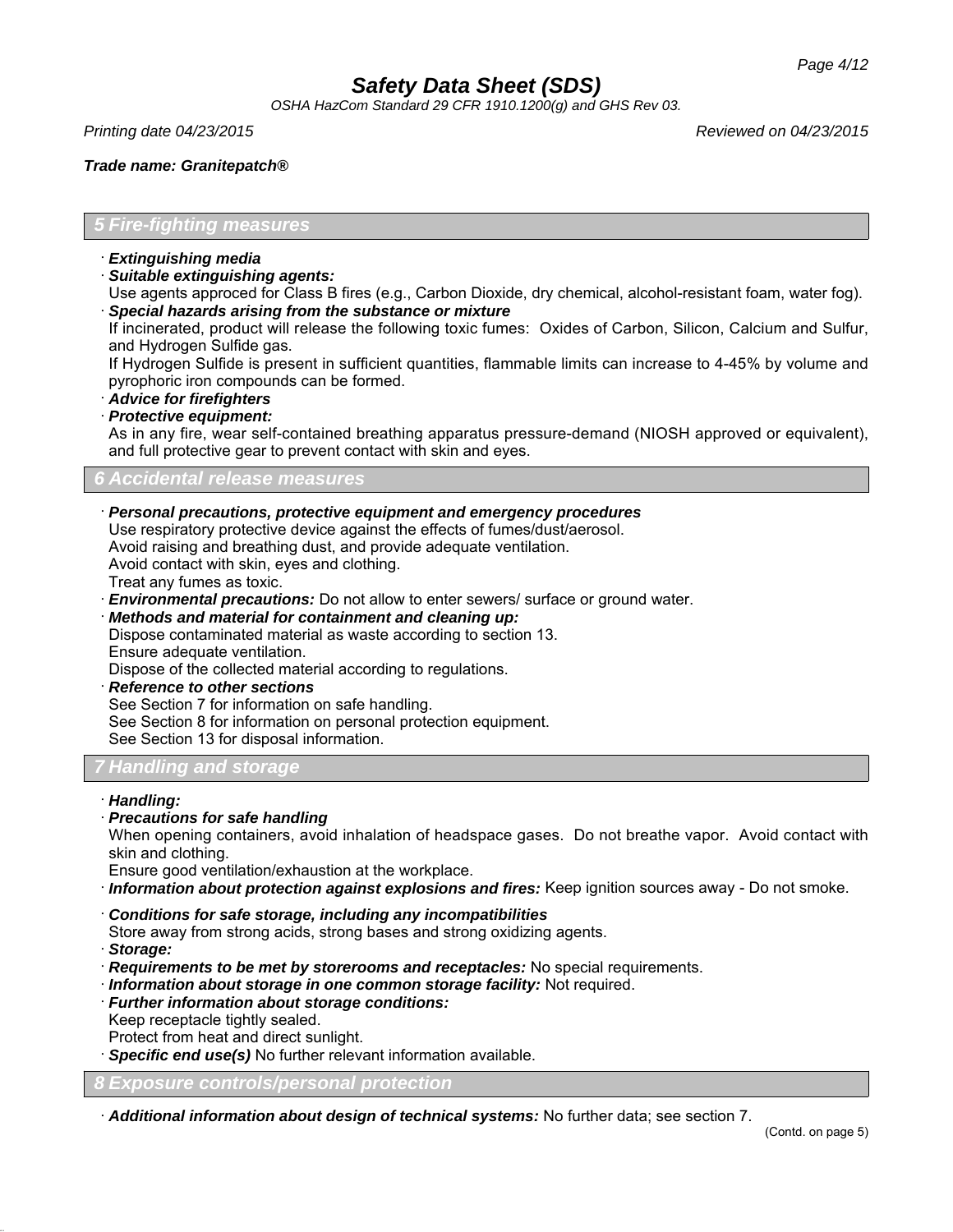*OSHA HazCom Standard 29 CFR 1910.1200(g) and GHS Rev 03.*

*Printing date 04/23/2015 Reviewed on 04/23/2015*

### *Trade name: Granitepatch®*

### · *Control parameters*

All ventilation should be designed in accordance with OSHA standard (29 CFR 1910.94). Use local exhaust at filling zones and where leakage and dust formation is probable. Use mechanical (general) ventilation for storage areas. Use appropriate ventilation as required to keep Exposure Limits in Air below TLV & PEL limits.

|                                             |                             | <b>Components with occupational exposure limits:</b>                                                       |  |
|---------------------------------------------|-----------------------------|------------------------------------------------------------------------------------------------------------|--|
|                                             | Aggregate                   |                                                                                                            |  |
| <b>NIOSH</b>                                |                             | Short-term value: 5 mg/m <sup>3</sup><br>Long-term value: 10 mg/m <sup>3</sup>                             |  |
|                                             |                             | NIOSH TWA Short-term value: 5 mg/m <sup>3</sup><br>Long-term value: 10 mg/m <sup>3</sup><br>espirable dust |  |
| <b>OSHA</b>                                 |                             | Short-term value: 5 mg/m <sup>3</sup><br>Long-term value: 15 mg/m <sup>3</sup>                             |  |
|                                             | <b>OSHA TWA</b>             | Short-term value: 5 mg/m <sup>3</sup><br>Long-term value: 15 mg/m <sup>3</sup><br>espirable fraction       |  |
|                                             |                             | 14808-60-7 Silicon Dioxide                                                                                 |  |
| <b>PEL</b>                                  |                             | see Quartz listing                                                                                         |  |
| <b>REL</b>                                  |                             | Long-term value: 0.05* mg/m <sup>3</sup><br>*respirable dust; See Pocket Guide App. A                      |  |
| <b>TLV</b>                                  |                             | Long-term value: 0.025* mg/m <sup>3</sup><br>*as respirable fraction                                       |  |
|                                             | 8052-42-4 Asphalt           |                                                                                                            |  |
| REL                                         |                             | Ceiling limit value: 5* mg/m <sup>3</sup><br>*15-min; See Pocket Guide App. A                              |  |
| <b>TLV</b>                                  |                             | Long-term value: 0.5* mg/m <sup>3</sup><br>*inh. fraction; as benzene-soluble aerosol; BEIp                |  |
|                                             |                             | 68476-34-6 Petroleum Solvent                                                                               |  |
| <b>TLV</b>                                  |                             | Long-term value: 100* mg/m <sup>3</sup><br>as total hydrocarbons; Skin;*inh. fraction + vapor              |  |
|                                             | 7783-06-4 Hydrogen Sulphide |                                                                                                            |  |
| <b>PEL</b>                                  |                             | Ceiling limit value: 20; 50* ppm<br>*10-min peak; once per 8-hr shift                                      |  |
| <b>REL</b>                                  |                             | Ceiling limit value: 15* mg/m <sup>3</sup> , 10* ppm<br>$*10$ -min                                         |  |
| <b>TLV</b>                                  |                             | Short-term value: 7 mg/m <sup>3</sup> , 5 ppm<br>Long-term value: 1.4 mg/m <sup>3</sup> , 1 ppm            |  |
| · Ingredients with biological limit values: |                             |                                                                                                            |  |
|                                             | 8052-42-4 Asphalt           |                                                                                                            |  |
| $BEI -$                                     |                             |                                                                                                            |  |
|                                             | urine                       |                                                                                                            |  |
|                                             |                             | end of shift at end of workweek<br>1-Hydroxypyrene with hydrolysis (nonquantitative)                       |  |
|                                             |                             |                                                                                                            |  |

· *Additional information:* The lists that were valid during the creation of this SDS were used as basis.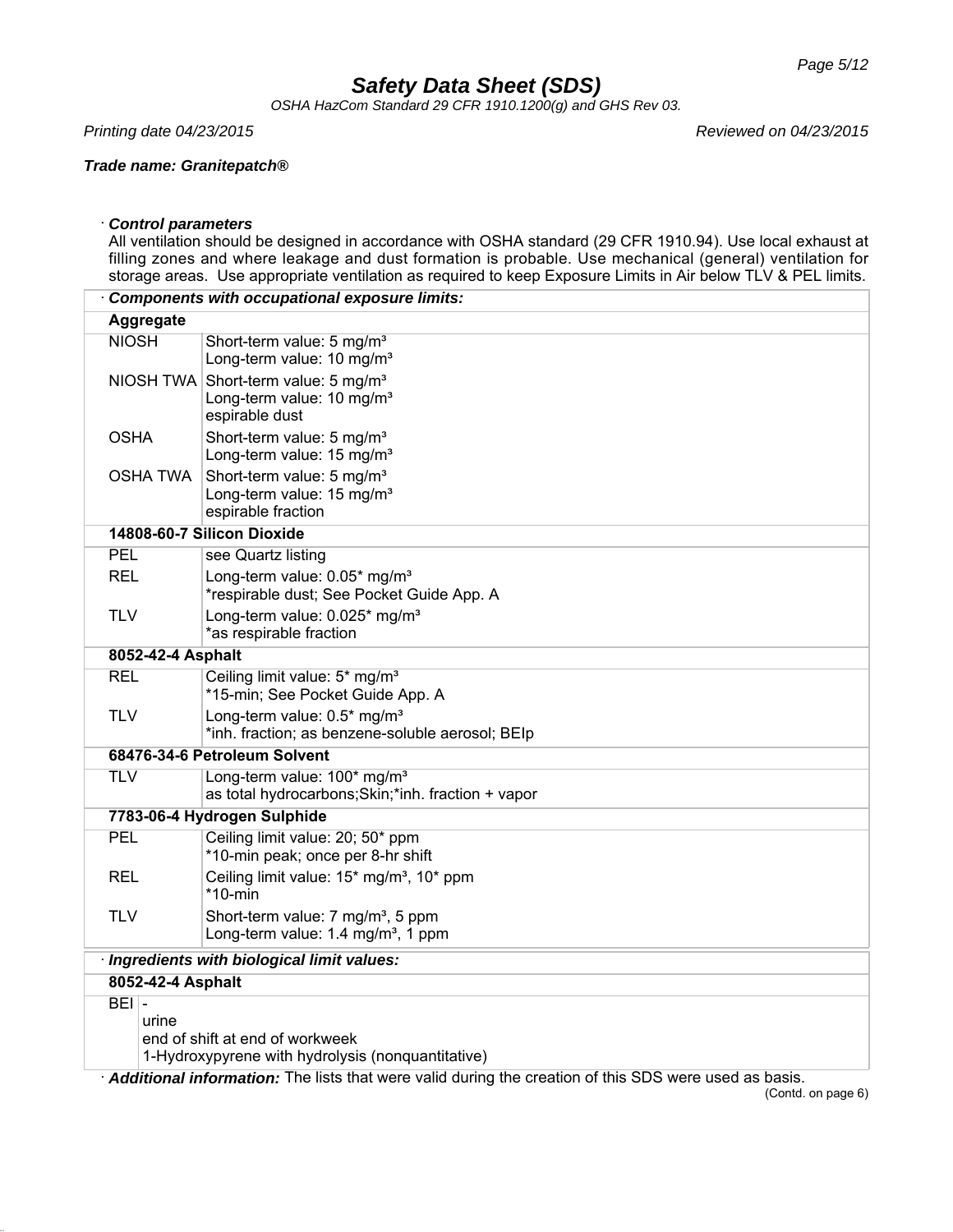*OSHA HazCom Standard 29 CFR 1910.1200(g) and GHS Rev 03.*

*Printing date 04/23/2015 Reviewed on 04/23/2015*

*Trade name: Granitepatch®*

- · *Exposure controls*
- · *Personal protective equipment:*
- · *General protective and hygienic measures:*
- Keep away from foodstuffs, beverages and feed.

Immediately remove all soiled and contaminated clothing and wash before reuse.

Wash hands before breaks and at the end of work.

Avoid contact with the eyes and skin.

· *Breathing equipment:*



Suitable respiratory protective device recommended.

NIOSH/MSHA approved dust respirators with a N95 rating or better should be used where dust levels exceed or are likely to exceed exposure levels defined in Section 2. Respirator use must comply with applicable MSHA or OSHA standards which include a provision for fit testing, cleaning, training in correct usage and a fitness test for respirator use. See NIOSH Publication 2008-140 and www.cdc.gov/niosh/npptl/topics/ respirators/ for more information.

· *Protection of hands:*



Protective gloves

The glove material has to be impermeable and resistant to the product/ the substance/ the preparation. Due to missing tests no recommendation to the glove material can be given for the product/ the preparation/ the chemical mixture.

Select glove material based on penetration times, rates of diffusion and degradation.

· *Material of gloves* Nitrobutyl rubber or neoprene.

## · *Penetration time of glove material*

The exact break-through time has to be determined and observed by the manufacturer of the protective gloves.

· *Eye protection:*



Tightly sealed goggles

· *Body protection:*



Protective work clothing

## *9 Physical and chemical properties*

- · *Information on basic physical and chemical properties*
- · *General Information*
- · *Appearance: Color:* Black
- 
- · **Odor threshold:** Not determined.

*Form:* Semi-solid · Odor: **Petroleum-like**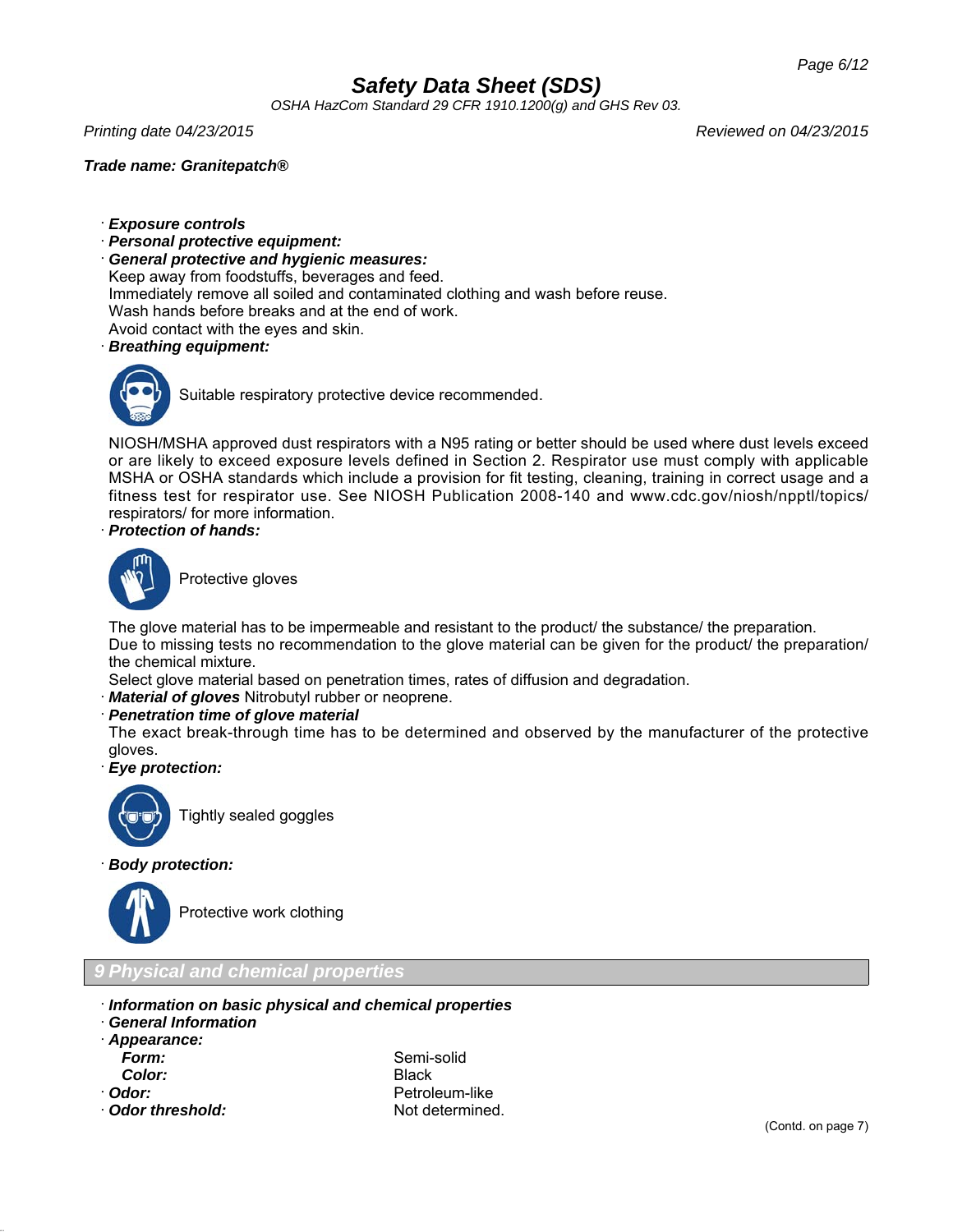*OSHA HazCom Standard 29 CFR 1910.1200(g) and GHS Rev 03.*

*Printing date 04/23/2015 Reviewed on 04/23/2015*

### *Trade name: Granitepatch®*

| · pH-value:                                                                                                                          | Not applicable.                                                                                                                                         |
|--------------------------------------------------------------------------------------------------------------------------------------|---------------------------------------------------------------------------------------------------------------------------------------------------------|
| <b>Change in condition</b><br><b>Melting point/Melting range:</b><br><b>Boiling point/Boiling range:</b>                             | Not determined.<br>482 °C (900 °F)                                                                                                                      |
| · Flash point:                                                                                                                       | $>$ 232 °C ( $>$ 450 °F)                                                                                                                                |
| · Flammability (solid, gaseous):                                                                                                     | Not determined.                                                                                                                                         |
| · Ignition temperature:                                                                                                              | 490 °C (914 °F)                                                                                                                                         |
| · Decomposition temperature:                                                                                                         | Not determined.                                                                                                                                         |
| · Auto igniting:                                                                                                                     | Product is not self-igniting.                                                                                                                           |
| Danger of explosion:                                                                                                                 | Product does not present an explosion hazard.                                                                                                           |
| <b>Explosion limits:</b><br>Lower:<br><b>Upper:</b>                                                                                  | Not determined.<br>Not determined.                                                                                                                      |
| Vapor pressure @ 20 °C (68 °F):                                                                                                      | $< 0.1$ mm Hg                                                                                                                                           |
| $\cdot$ Density @ 20 $\degree$ C (68 $\degree$ F):<br>· Relative density<br>Vapor density @ 20 °C (68 °F)<br><b>Evaporation rate</b> | 1.0 - 2.5 g/cm <sup>3</sup> (8.345 - 20.863 lbs/gal)<br>Not determined.<br>$> 5.0$ g/cm <sup>3</sup> ( $> 41.725$ lbs/gal) (air = 1)<br>Not applicable. |
| · Solubility in / Miscibility with<br>Water:                                                                                         | Insoluble.                                                                                                                                              |
| · Partition coefficient (n-octanol/water): Not determined.                                                                           |                                                                                                                                                         |
| · Viscosity:<br>Dynamic:<br><b>Kinematic:</b>                                                                                        | Not applicable.<br>Not applicable.                                                                                                                      |

• **Other information** No further relevant information available.

### *10 Stability and reactivity*

· *Reactivity*

Stable under normal conditions

At room temperature, Hydrogn Sulfire may be given off.

- · *Chemical stability* Stable under normal conditions.
- · *Thermal decomposition / conditions to be avoided:* No decomposition if used according to specifications.
- · *Possibility of hazardous reactions* No dangerous reactions known.
- · *Conditions to avoid* No further relevant information available.
- · *Incompatible materials:* Strong acids, strong bases and strong oxidizing agents.
- · *Hazardous decomposition products:*

Oxides of Carbon, Silicon, Calcium and Sulfur, and Hydrogen Sulfide gas.

## *11 Toxicological information*

### · *Information on toxicological effects*

Granitepatch® is a mixture of aggregates and liquid asphalt oil. The aggregates may contain crystalline silica which is a naturally occurring substance found in soil and rock formations. Should the mixture release dust (by cutting, for example), it is possible that the dust may contain a small content of crystalline silica. The IARC, NTP and OSHA do not list asphalt binder as a carcinogen. The oxidation of polycyclic aromatic hydrocarbons in the asphalt removes the carcinogenic potential.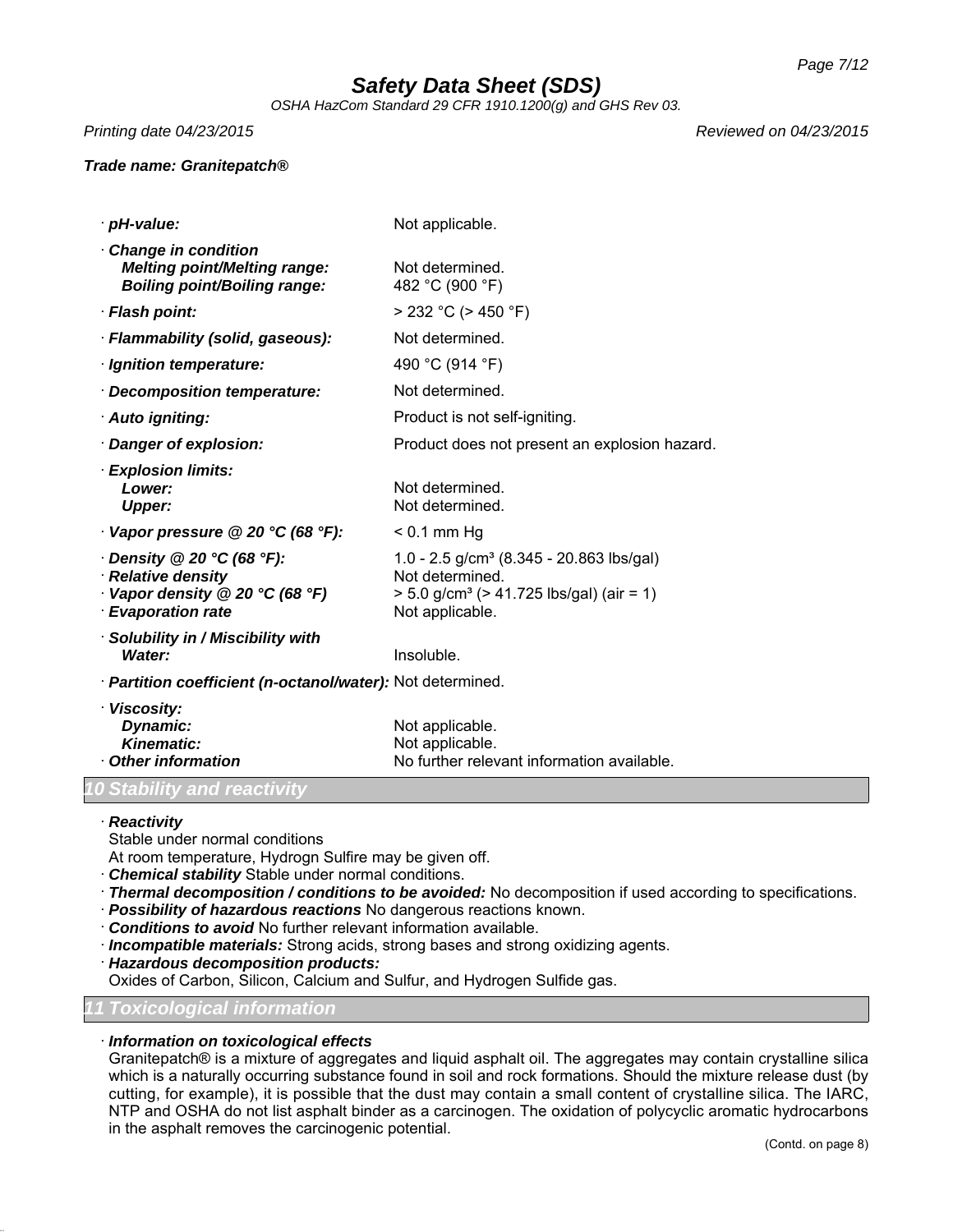*OSHA HazCom Standard 29 CFR 1910.1200(g) and GHS Rev 03.*

*Printing date 04/23/2015 Reviewed on 04/23/2015*

### *Trade name: Granitepatch®*

Crystalline silica is a naturally occurring substance found in soil and rock formations. Crystalline silica is present in trace amounts in the atmosphere air as particulate. Crystalline silica is one of several crystalline polymorphs (including trydimite, cristobalite) of silicon dioxide. When heated to 870 °C, crystalline silica transforms to trydimite, and when heated to 1,470 °C it can transform to cristobalite. Chronic or ordinary silicosis is the most common form of silicosis which can occur after many years of exposure to relatively low levels of airborne respirable dust.

Crystalline silica is listed by the National Toxicology Program in a category which may reasonably be anticipated to be a carcinogen, and by the International Agency for Research on Cancer (IARC) as a Group 1 carcinogenic. After years of study, the non-governing IARC concluded in 1997 that there was "sufficient evidence in humans for the carcinogenicity of crystalline silica in the forms of quartz or cristobalite from occupation sources." The IARC noted that carcinogenicity was not detected in all industries, and that toxicity may depend on "external factors affecting its biological activity or distribution of its polymorphs."

## · *Acute toxicity:*

|                                                                           |                                                                                                                                          | LD/LC50 values that are relevant for classification:                                                                                                                                                                                                                                                                                                                          |                    |
|---------------------------------------------------------------------------|------------------------------------------------------------------------------------------------------------------------------------------|-------------------------------------------------------------------------------------------------------------------------------------------------------------------------------------------------------------------------------------------------------------------------------------------------------------------------------------------------------------------------------|--------------------|
|                                                                           | 14808-60-7 Silicon Dioxide                                                                                                               |                                                                                                                                                                                                                                                                                                                                                                               |                    |
|                                                                           |                                                                                                                                          | Inhalative LC50/96 hours 1033 mg/l (Trout)                                                                                                                                                                                                                                                                                                                                    |                    |
|                                                                           | 7783-06-4 Hydrogen Sulphide                                                                                                              |                                                                                                                                                                                                                                                                                                                                                                               |                    |
| Inhalative LC50/4 h                                                       |                                                                                                                                          | 634 mg/l (mouse)                                                                                                                                                                                                                                                                                                                                                              |                    |
|                                                                           |                                                                                                                                          | 444 mg/l (rat)                                                                                                                                                                                                                                                                                                                                                                |                    |
|                                                                           |                                                                                                                                          | LC50/96 hours 0.016 mg/l (Pimephales)                                                                                                                                                                                                                                                                                                                                         |                    |
| on the eye:<br>Irritating effect.<br>preparations:<br>Harmful<br>Irritant | Causes serious eye irritation.<br>· Additional toxicological information:<br>Carcinogenic categories<br>Group 1 - Carcinogenic to humans | on the skin: Irritant to skin and mucous membranes.<br>The product shows the following dangers according to internally approved calculation methods for<br>· IARC (International Agency for Research on Cancer)<br>Group 2A - Probably carcinogenic to humans<br>Group 2B - Possibly carcinogenic to humans<br>Group 3 - Not classifiable as to its carcinogenicity to humans |                    |
|                                                                           | 14808-60-7 Silicon Dioxide                                                                                                               | Group 4 - Probably not carcinogenic to humans                                                                                                                                                                                                                                                                                                                                 | 1                  |
| 8052-42-4 Asphalt                                                         |                                                                                                                                          |                                                                                                                                                                                                                                                                                                                                                                               | 2B                 |
|                                                                           | 68476-34-6 Petroleum Solvent                                                                                                             |                                                                                                                                                                                                                                                                                                                                                                               | 2B                 |
|                                                                           |                                                                                                                                          |                                                                                                                                                                                                                                                                                                                                                                               |                    |
|                                                                           | · NTP (National Toxicology Program)<br>14808-60-7 Silicon Dioxide                                                                        |                                                                                                                                                                                                                                                                                                                                                                               | K                  |
|                                                                           |                                                                                                                                          |                                                                                                                                                                                                                                                                                                                                                                               |                    |
|                                                                           |                                                                                                                                          | · OSHA-Ca (Occupational Safety & Health Administration)                                                                                                                                                                                                                                                                                                                       |                    |
|                                                                           | None of the ingredients are listed.                                                                                                      |                                                                                                                                                                                                                                                                                                                                                                               | (Contd. on page 9) |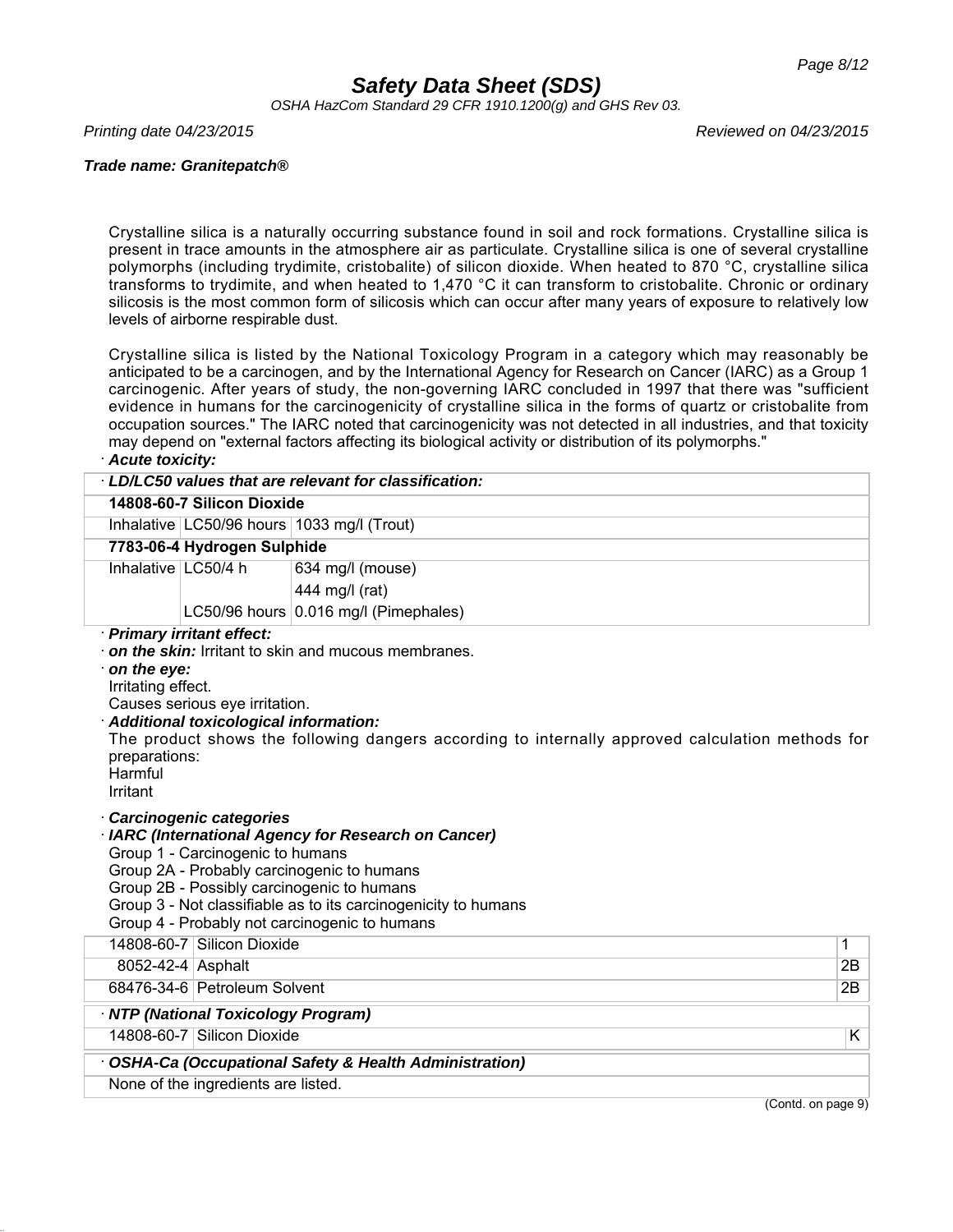*OSHA HazCom Standard 29 CFR 1910.1200(g) and GHS Rev 03.*

*Printing date 04/23/2015 Reviewed on 04/23/2015*

*Trade name: Granitepatch®*

*12 Ecological information*

- · *Toxicity*
- · *Aquatic toxicity:*
- **14808-60-7 Silicon Dioxide**
- EC50 218 mg/l (Green algae)
- · *Persistence and degradability* No further relevant information available.
- · *Behavior in environmental systems:*
- · *Bioaccumulative potential* No further relevant information available.
- · *Mobility in soil* No further relevant information available.
- · *Additional ecological information:*
- · *General notes:* Not known to be hazardous to water.
- · *Results of PBT and vPvB assessment*
- · *PBT:* Not applicable.
- · *vPvB:* Not applicable.
- · *Other adverse effects* No further relevant information available.

## *l considera*

### · *Waste treatment methods*

· *Recommendation:*

Must not be disposed of together with household garbage. Do not allow product to reach sewage system. Observe all federal, state and local environmental regulations when disposing of this material.

### · *Uncleaned packagings:*

### · *Recommendation:*

Dispose of as unused product.

Disposal must be made according to official regulations.

## \* *14 Transport information*

| ∙ UN-Number                                            |                        |                     |
|--------------------------------------------------------|------------------------|---------------------|
| · DOT, ADR, ADN, IMDG, IATA                            | Non-Regulated Material |                     |
| UN proper shipping name<br>· DOT, ADR, ADN, IMDG, IATA | Non-Regulated Material |                     |
| · Transport hazard class(es)                           |                        |                     |
| · DOT, ADR, ADN, IMDG, IATA                            |                        |                     |
| · Class                                                | Non-Regulated Material |                     |
| · Packing group                                        |                        |                     |
| · DOT, ADR, IMDG, IATA                                 | Non-Regulated Material |                     |
| · Environmental hazards:                               | Not applicable.        |                     |
| Special precautions for user                           | Not applicable.        |                     |
| Transport in bulk according to Annex II of             |                        |                     |
| <b>MARPOL73/78 and the IBC Code</b>                    | Not applicable.        |                     |
| · UN "Model Regulation":                               |                        |                     |
|                                                        |                        | (Contd. on page 10) |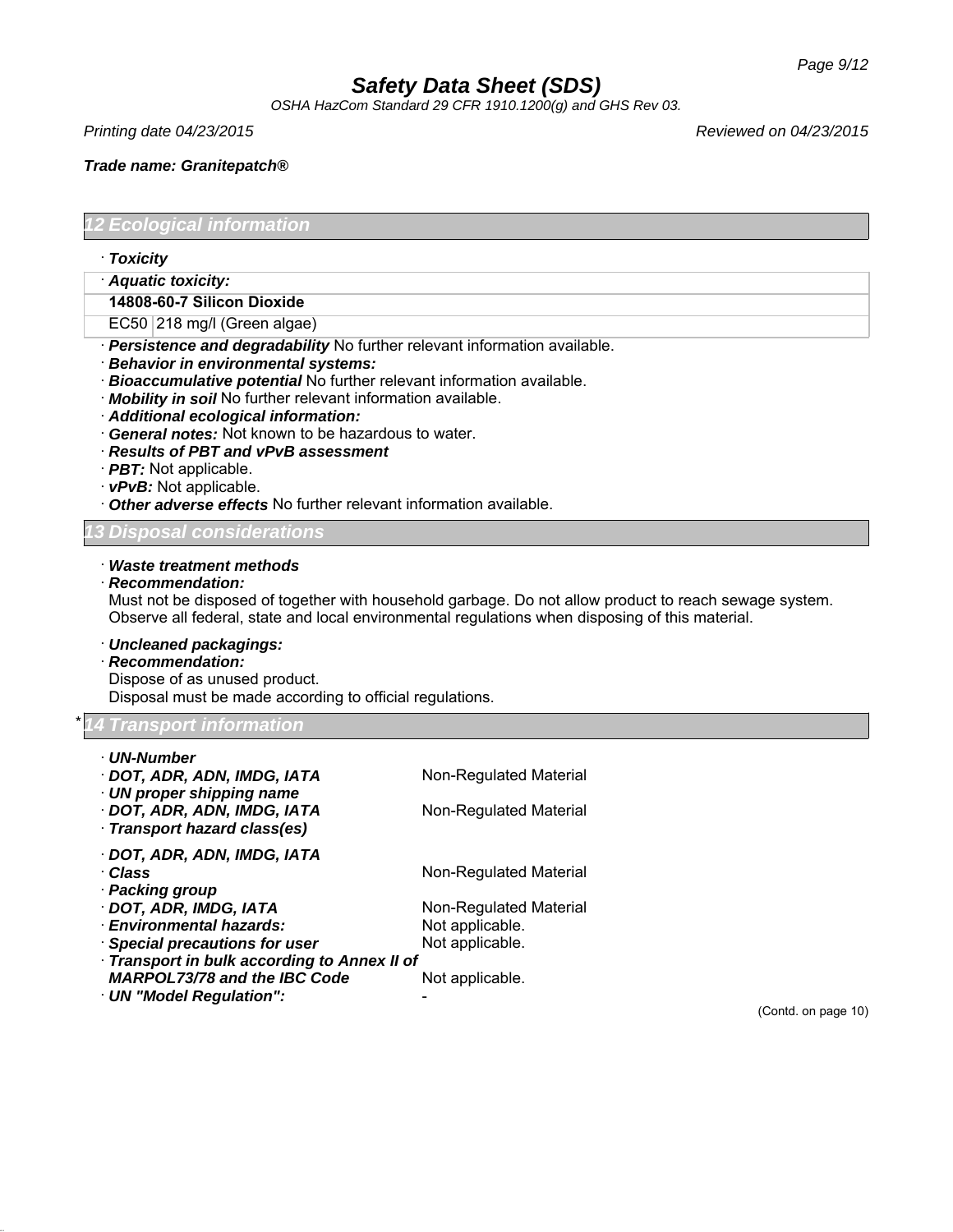*OSHA HazCom Standard 29 CFR 1910.1200(g) and GHS Rev 03.*

*Printing date 04/23/2015 Reviewed on 04/23/2015*

Г

*Trade name: Granitepatch®*

### *15 Regulatory information*

| Safety, health and environmental regulations/legislation specific for the substance or mixture |  |
|------------------------------------------------------------------------------------------------|--|
| · Sara                                                                                         |  |

| Section 355 (extremely hazardous substances):               |
|-------------------------------------------------------------|
| 7783-06-4 Hydrogen Sulphide                                 |
| Section 313 (Specific toxic chemical listings):             |
| 7783-06-4 Hydrogen Sulphide                                 |
| TSCA (Toxic Substances Control Act):                        |
| All ingredients are listed.                                 |
| California Proposition 65                                   |
| Chemicals known to cause cancer:                            |
| 14808-60-7 Silicon Dioxide                                  |
| Chemicals known to cause reproductive toxicity for females: |
| None of the ingredients are listed.                         |
| Chemicals known to cause reproductive toxicity for males:   |
| None of the ingredients are listed.                         |
| Chemicals known to cause developmental toxicity:            |
| None of the ingredients are listed.                         |
| <b>Carcinogenic categories</b>                              |

|                   | <b>EPA (Environmental Protection Agency)</b>                       |    |
|-------------------|--------------------------------------------------------------------|----|
|                   | 7783-06-4 Hydrogen Sulphide                                        |    |
|                   | TLV (Threshold Limit Value established by ACGIH)                   |    |
|                   | 14808-60-7 Silicon Dioxide                                         | A2 |
| 8052-42-4 Asphalt |                                                                    | A4 |
|                   | 68476-34-6 Petroleum Solvent                                       | A3 |
|                   | · NIOSH-Ca (National Institute for Occupational Safety and Health) |    |
|                   | 14808-60-7 Silicon Dioxide                                         |    |
| 8052-42-4 Asphalt |                                                                    |    |
|                   |                                                                    |    |

· *GHS label elements*

The product is classified and labeled according to the Globally Harmonized System (GHS).

· *Hazard pictograms*



· *Signal word* Danger

· *Hazard-determining components of labeling:* Silicon Dioxide Aggregate Hydrogen Sulphide Petroleum Solvent Asphalt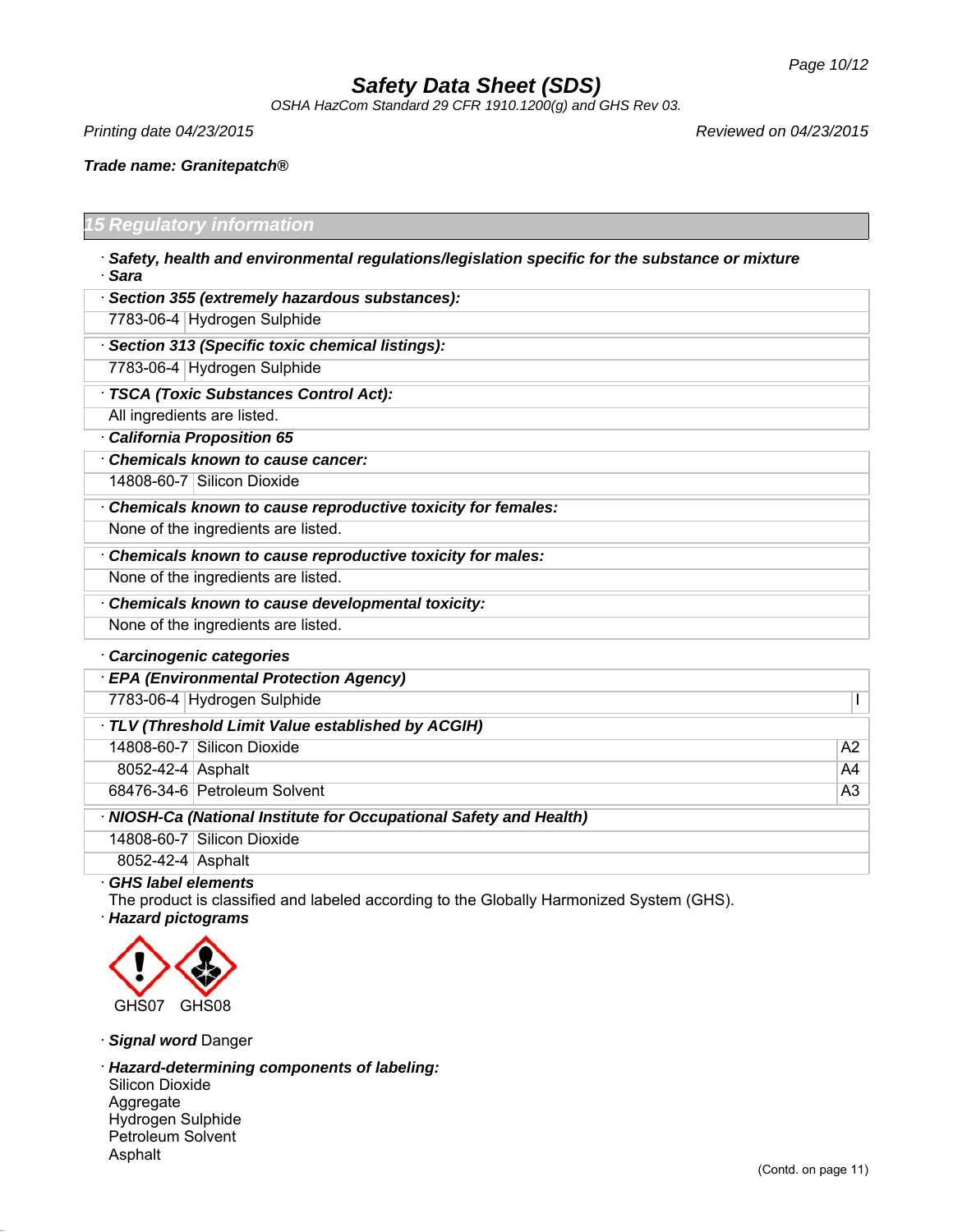*OSHA HazCom Standard 29 CFR 1910.1200(g) and GHS Rev 03.*

*Printing date 04/23/2015 Reviewed on 04/23/2015*

· *Hazard statements*

## *Trade name: Granitepatch®*

| Harmful if inhaled.                                                       |                                                                                                                |              |
|---------------------------------------------------------------------------|----------------------------------------------------------------------------------------------------------------|--------------|
| Causes skin irritation.                                                   |                                                                                                                |              |
| Causes serious eye irritation.                                            |                                                                                                                |              |
| May cause cancer.                                                         |                                                                                                                |              |
| May cause respiratory irritation.                                         |                                                                                                                |              |
|                                                                           | Causes damage to the lung through prolonged or repeated exposure. Route of exposure: Inhalative.               |              |
| · Precautionary statements                                                |                                                                                                                |              |
|                                                                           | Do not breathe dust/fume/gas/mist/vapors/spray.                                                                |              |
|                                                                           | Use only outdoors or in a well-ventilated area.                                                                |              |
| Wear protective gloves.                                                   |                                                                                                                |              |
| Wear eye protection / face protection.<br>Wash thoroughly after handling. |                                                                                                                |              |
|                                                                           | Do not eat, drink or smoke when using this product.                                                            |              |
| Obtain special instructions before use.                                   |                                                                                                                |              |
|                                                                           | Do not handle until all safety precautions have been read and understood.                                      |              |
|                                                                           | If in eyes: Rinse cautiously with water for several minutes. Remove contact lenses, if present and easy to do. |              |
| Continue rinsing.                                                         |                                                                                                                |              |
|                                                                           | Specific treatment (see supplementary first aid instructions on this Safety Data Sheet).                       |              |
|                                                                           | IF INHALED: Remove victim to fresh air and keep at rest in a position comfortable for breathing.               |              |
|                                                                           | Call a poison center/doctor if you feel unwell.                                                                |              |
|                                                                           | IF exposed or concerned: Get medical advice/attention.                                                         |              |
|                                                                           | If skin irritation occurs: Get medical advice/attention.                                                       |              |
|                                                                           | If eye irritation persists: Get medical advice/attention.                                                      |              |
|                                                                           | Get medical advice/attention if you feel unwell.                                                               |              |
| If on skin: Wash with plenty of water.                                    |                                                                                                                |              |
|                                                                           | Take off contaminated clothing and wash it before reuse.                                                       |              |
| Store locked up.                                                          |                                                                                                                |              |
|                                                                           | Store in a well-ventilated place. Keep container tightly closed.                                               |              |
|                                                                           | Dispose of contents/container in accordance with local/regional/national/international regulations.            |              |
| · National regulations:                                                   |                                                                                                                |              |
|                                                                           | The product is subject to be labeled according with the prevailing version of the regulations on hazardous     |              |
| substances.                                                               |                                                                                                                |              |
| State Right to Know                                                       |                                                                                                                |              |
|                                                                           |                                                                                                                | 70-90%       |
|                                                                           | Aggregate                                                                                                      |              |
|                                                                           | Skin Irrit. 2, H315; Eye Irrit. 2A, H319; STOT SE 3, H335                                                      |              |
| CAS: 14808-60-7                                                           | <b>Silicon Dioxide</b>                                                                                         | 13.5%        |
| RTECS: VV 7330000                                                         | Carc. 1A, H350; STOT RE 1, H372; $\Diamond$ Acute Tox. 4, H332; STOT SE 3,                                     |              |
|                                                                           | H335; Eye Irrit. 2B, H320                                                                                      |              |
| CAS: 8052-42-4                                                            | Asphalt                                                                                                        | $4 - 7%$     |
| <b>RTECS: CI 9900000</b>                                                  | Skin Irrit. 2, H315; STOT SE 3, H335; Eye Irrit. 2B, H320                                                      |              |
| CAS: 68476-34-6                                                           | <b>Petroleum Solvent</b>                                                                                       | $\leq 2.5\%$ |
|                                                                           | Carc. 2, H351                                                                                                  |              |
| CAS: 7783-06-4                                                            | Hydrogen Sulphide                                                                                              | 1%           |
|                                                                           | <b>Elam.</b> Gas 1, H220; <b>Acute Tox. 2, H330; 4 Aquatic Acute 1, H400;</b> 4                                |              |
|                                                                           | Press. Gas, H280                                                                                               |              |
| All ingredients are listed.                                               |                                                                                                                |              |

· *Chemical safety assessment:* A Chemical Safety Assessment has not been carried out.